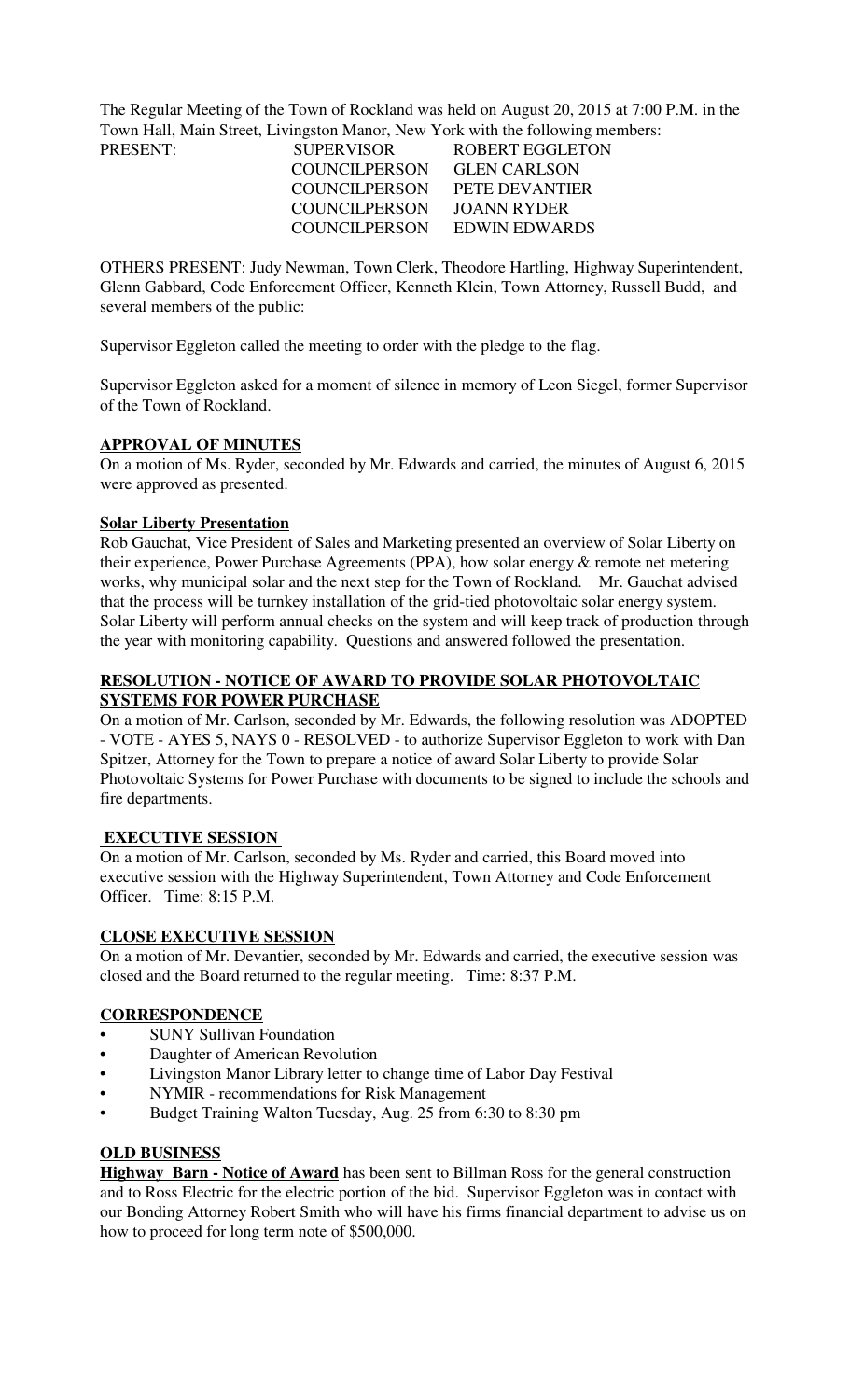# *REGULAR MEETING, TOWN OF ROCKLAND, AUGUST 20, 2015*

**Energy program** through NYSEG with the change over of lights and/or fixtures work will begin in approximately 1 to 6 weeks.

**Logging Town Property -** Supervisor Eggleton contacted Rod Jones a forester who previously did Logging work for the Town. Mr. Jones advised that if his firm were to complete the logging they would take 15% from the highest bidder. Bevan Forester charges \$65 per hour to over see the project of logging. There was discussion.

# **RESOLUTION - APPROVE CHRIS TCIMPIDIS, OWNER OF BEVAN FORESTRY FOR LOGGING**

On a motion of Ms. Ryder, seconded by Mr. Devantier, the following resolution was ADOPTED - VOTE - AYES 5, NAYS 0 - RESOLVED - to approve Bevan Forestry to proceed with logging Town Property (Livingston Manor Water District).

**Livingston Manor Sewer Treatment Plant-** total project cost will be \$5,485,090. A meeting will be held with the contractor on Monday.

**Water and Sewer weekend Log** was presented.

**Supervisors Monthly report** was presented. Motion by Mr. Carlson, seconded by Ms. Ryder to accept the Supervisor's monthly report. 5 AYES - Carried

# **DEPARTMENT HEADS**

**Ted Hartling, Highway Superintendent** reported that his department has finished sealing 22 miles and recently paved Rail Road Avenue. The contractor building the new barn/office contacted Ted on the color. He advised him it should be blue like the current barn.

**Glenn Gabbard, Code Enforcement Officer** provided his report to the Board. He recently had an inspection of Maple Lake Camp with the DEC and the Health Department and found a lot of issue including problems with the sewer system which drains into Maple Lake. He also reported on the construction at Hemlock Ridge. They poured the first 5 footings and will be framing in September. Building permits are up and the Antrim Lodge recently renewed their building permit at a cost of \$7500.

# **APPROVAL OF BILLS**

On a motion of Mr. Devantier, seconded by Mr. Edwards, the following resolution was ADOPTED - VOTE - Ayes 5, Nays 0 - RESOLVED - to approve the bills on abstract #16 dated August 20, 2015, in the following amounts:

| #267-289                       | \$34,011.09    |
|--------------------------------|----------------|
| #263-284                       | \$106,194.50   |
| #109-118                       | 3,215.47<br>S  |
| #112-122                       | 5,555.60       |
| #99-104                        | \$28,992.01    |
| #100-106                       | 2,976.74<br>\$ |
| $#15-16$                       | 50.89<br>\$    |
| $#17-18$                       | 2,341.42<br>\$ |
| $#30-31$                       | 990.40<br>\$   |
| Liv. Manor Sewer Construct. #8 | 1,361.64<br>\$ |
| #4                             | \$<br>550.00   |
|                                |                |

# **PUBLIC COMMENT**

Councilman Carlson gave a report on the Heroin/Drug meeting that was held at Livingston Manor Central School.

# **ADJOURNMENT**

On a motion by Mr. Carlson, seconded by Mr. Ryder, the Town Board does hereby adjourn the meeting at 9:01 p.m.

Respectfully submitted,